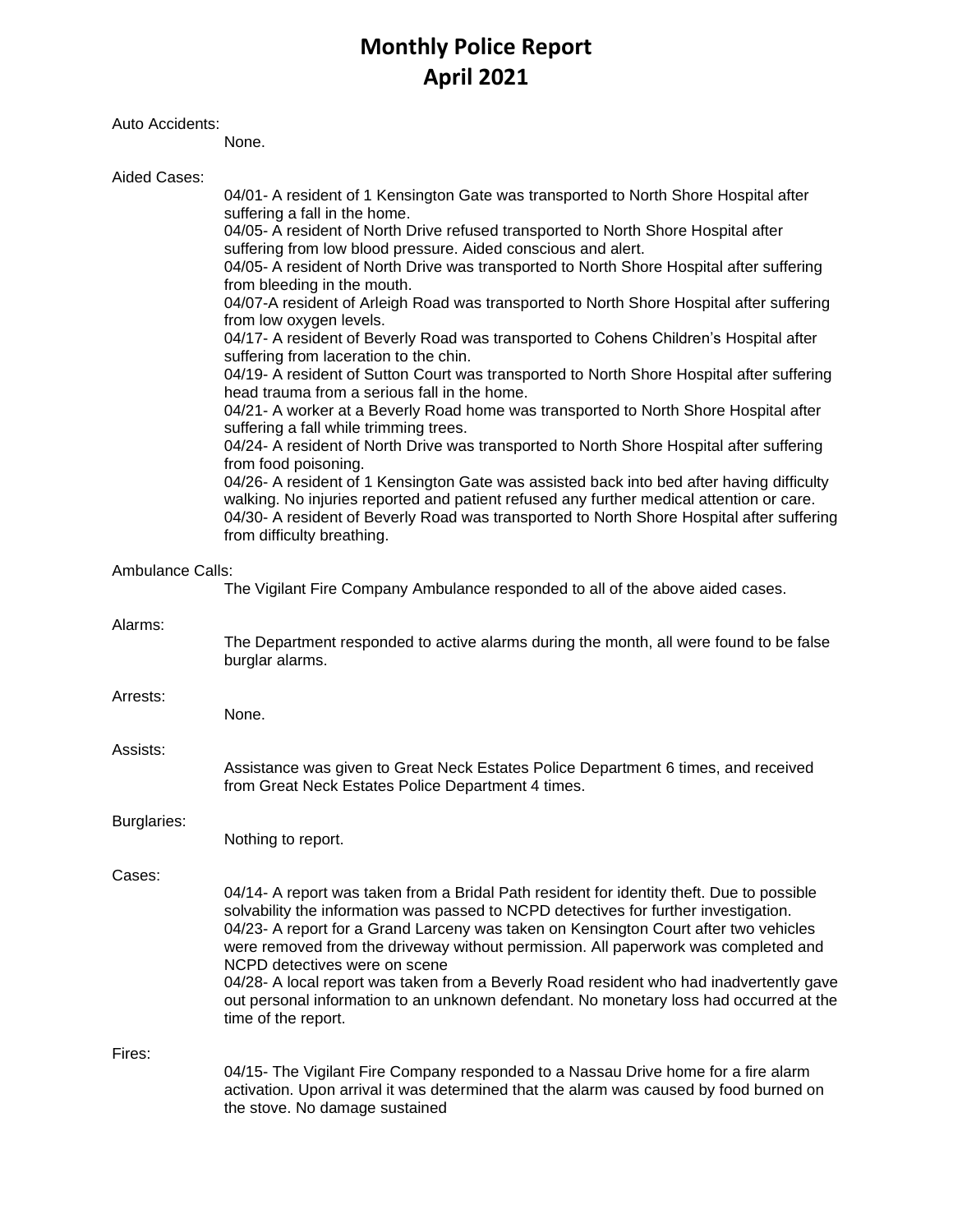# **Monthly Police Report April 2021**

04/17- The Vigilant Fire Company responded to a Nassau Drive home for a carbon monoxide detector activation. The home was evacuated after a high reading in the furnace area. Furnace was deactivated and the owners were advised to contact repair company

04/18- The Vigilant Fire Company responded to a Nassau Drive home for a fire alarm. It was determined that a leaky faucet in the bathroom caused a malfunction in the sensor. No damage sustained due to fire but water damage did occur due to the leak. 04/19- The Vigilant Fire Company responded to a Nassau Drive home for a fire alarm activation. Upon arrival it was determined that the alarm was being repaired and it was set accidentally. No damage sustained

#### Vacant Homes:

The number of homes reported vacant during the month was 18. All were found to be secure.

#### Miscellaneous:

- Police responded to take a report for an accident that occurred involving damage to village property. No injuries reported.
- A complaint of burning wood was reported. Police located the source in the rear yard of a home on Beverly Road. The fire was contained in a steel fire pit. The owners agreed to extinguish the fire so as not to disrupt the neighbors.
- A noise complaint was investigated within the confines of the village as per complainant. After a check of the village, police were unable to locate any source of noise.
- A suspicious vehicle driving suspiciously was reported on Nassau Drive. The vehicle was located and the driver was questioned as to his actions. Information was recorded and subject released without incident.
- Temporary No Parking signs were deployed throughout the village in order to alleviate possible traffic /parking conditions.
- Light outages/issues were reported throughout the month to the village hall for repair.
- Police investigated a call for a violation of an order of protection at 1 Kensington Gate. Upon further investigation, it was determined to have occurred within the confines of the NYPD and the complainant was referred to the proper precinct.
- A 911 hang up was investigated at an apartment in 1 Kensington Gate. Upon arrival it was determined to be dialed in error.
- A complaint was investigated regarding trees being removed without permission. Upon arrival it was determined to be Verizon removing tree limbs around their equipment lines. They were allowed to continue and the complainant was notified.
- Police monitored traffic and closed roads as needed to accommodate a rally/march heading north on MNR.
- A suspicious vehicle was reported on Arleigh Road. Police responded and were unable to locate the vehicle matching the description.
- A suspicious male soliciting was reported on Nassau Drive. Subject was located and advised of village ordinance. Subject was unaware and will leave area voluntarily.
- Police responded to take a report for an accident that occurred involving damage to village property. No injuries reported. The subject left the scene and was located by police and a summons was issued for the VTL violation.
- A noise complaint was investigated at a Beverly Road home. It was found to be several youths talking in the rear yard. Police spoke with owner who voluntarily went inside the home to avoid disrupting the neighbors.
- Work being conducted at a North Drive home was stopped due to improper permits. Building department notified to monitor site.
- A 911 hang up was reported on Nassau Drive. Upon arrival it was determined to be a malfunctioning phone which dialed it in error.